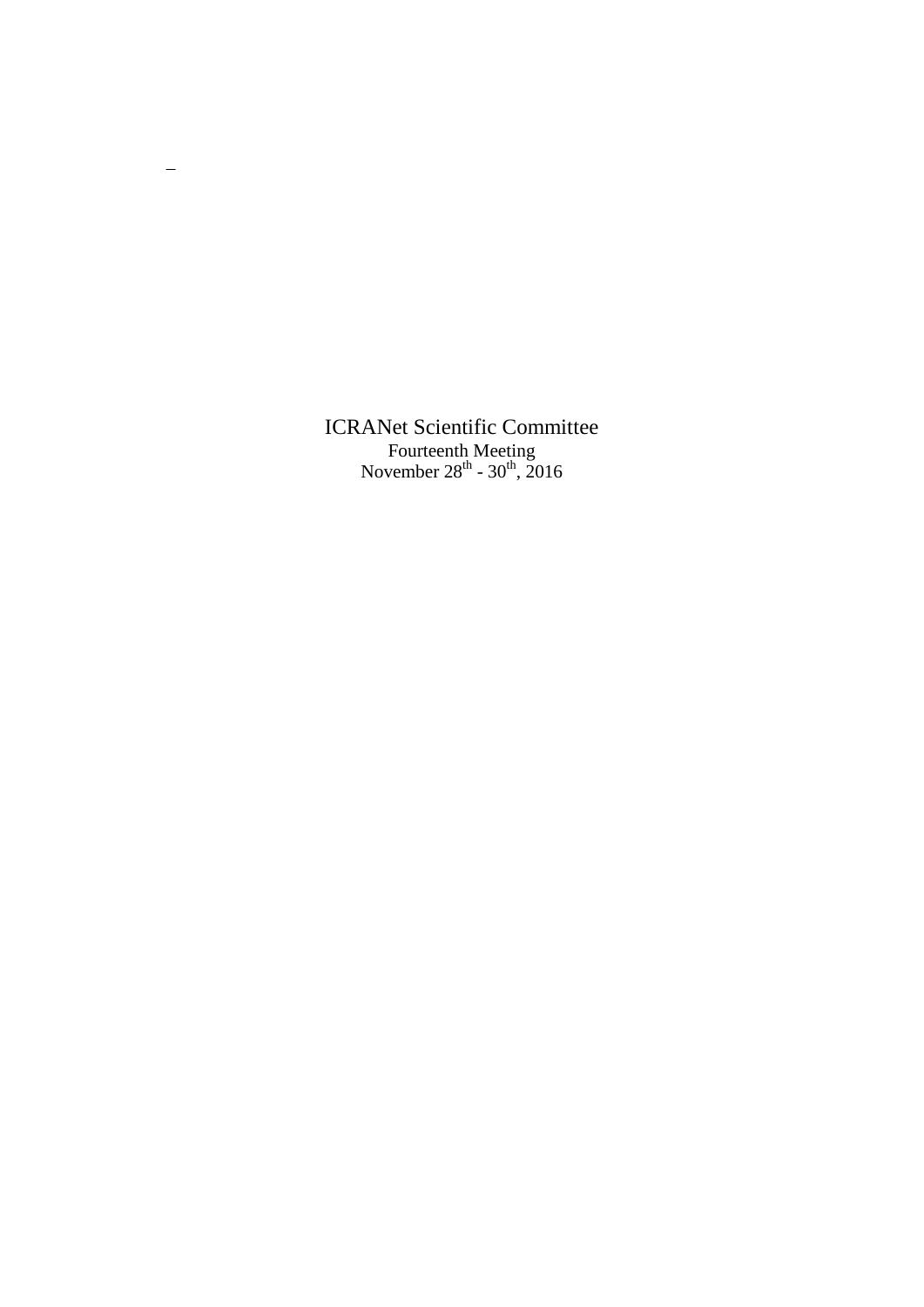The meeting starts at 10:30 am of the  $28<sup>th</sup>$  of November 2016 in the ICRANet Headquarters in Pescara (Italy).

The following members are present: Felix Aharonian (Representative of Armenia, Chairman) Carlo Luciano Bianco (Representative of ICRA) Massimo Della Valle (Representative of Italy, Co-Chairman) Gabriele Gionti (Representative of the Vatican State) John Mester (Representative of Stanford University, via Skype) Jorge Rueda with the proxy of Chris Fryer (Representative of the Arizona University) Remo Ruffini (Director of ICRANet)

For Brazil is present Prof. Marcelo Guzzo from the University of UNICAMP as an observer.

The meeting is chaired by Prof. Felix Aharonian and the minutes are taken by the Director.

The Director is given the word and starts by presenting the three volumes of his report to the Committee.

The presentation of the report by the Director starts at 10:30am. The Director specifically illustrates:

- After recalling the initial establishment of ICRA (1985) and of ICRANet (2005), he recalls how the 2016 has been one of the most productive years both in the history of ICRA and of ICRANet.
- Particular important has been the award to Prof. Roy Kerr (Yevgeny Mikhajilovic Lifshitz ICRANet Professor) of the Crafoord Prize 2016 in Astronomy by the Royal Swedish Academy of Sciences, and the following celebrations at ICRANet Nice and ICRANet Pescara where Prof. Kerr received his honorary citizenship.
- From the scientific point of view, he recalls the 7 press releases corresponding to outstanding scientific contributions of ICRANet scientists.
- Prior to the traditional illustration of the 17 lines of research of ICRANet and recent developments, he underlines the special progress which has been obtained in the establishment of the ICRANet Armenia Center, the Brazilian major effort toward the Universities collaborating with ICRANet, as well as the establishment of two new ICRANet Centers, one at the Academy in Minsk (Belarus) and one at the University of Isfahan in Iran.
- In addition to the above new ICRANet Centers, a special mention is dedicated to the activities in Argentina, in Colombia, and in Mexico toward a major ICRANet expansion in Latin America. He also recalls the "Distinguished Former Student Award" granted to Prof. Jorge Rueda by the Universidad Industrial de Santander (Colombia) in view of his intense activity in favor of Colombian institutions and students.
- He recalls as well the Scientific Meetings organized, in particular the Fourth Bego Rencontres in Nice from May  $30<sup>th</sup>$  to June  $3<sup>rd</sup>$  and the Adriatic Workshop in Pescara From June  $20^{\text{th}}$  to June  $30^{\text{th}}$ .
- Concerning the outreach program, he recalls the public lectures given by Prof. Ruffini in João Pessoa (Brazil) and in Ferrara (Italy), the ones by Prof. Jorge Rueda in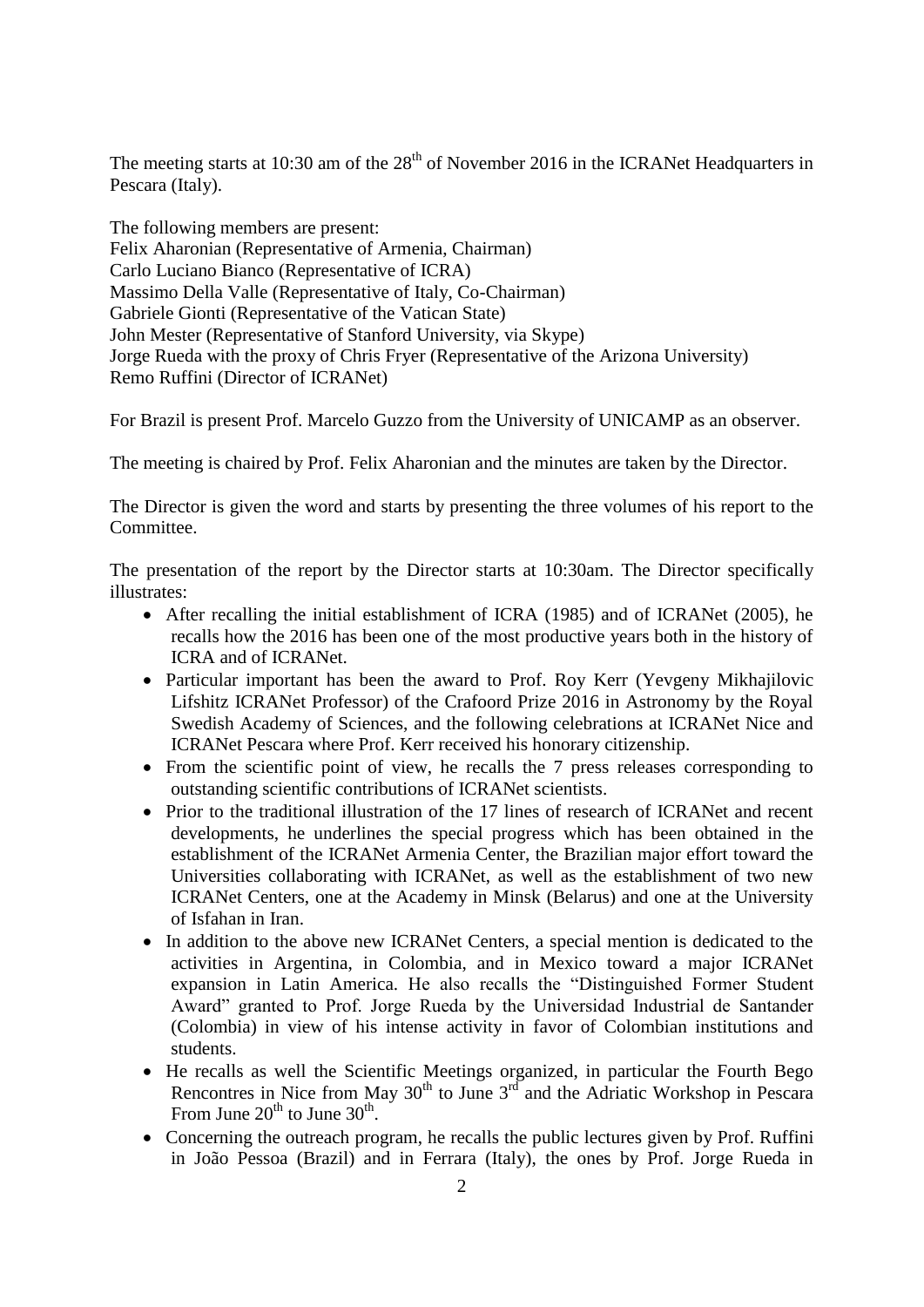Almaty (Kazakhstan) and in Bucaramanga (Colombia), the ICRANet participation to the event "Notte dei Ricercatori" in Pescara, and the beginning of an outreach program dedicated to the high school students of Pescara.

Despite these positive results, the Director recalls:

- $\bullet$  the request for the reestablishment of the 150,000.00 Euro contribution cut in 2015 and 2016 by Italy,
- the extreme situation of the delay of the deposit of the contribution of Brazil for 2015, 2016 and 2017,
- the missing appointment by MCTIC of its representative in the Scientific Committee of ICRANet.

The Director also recalls:

- the new and already existing Agreements with Universities and Research Centers;
- the large number of Students and the growth of the International Relativistic Astrophysics PhD Program (IRAP PhD), promoted by ICRANet;
- that the IRAP PhD has grown through the official recognition of the Erasmus Mundus program of the European Commission, and Armenia joined the French, German and Italian Universities in granting the degree;
- attention has been given to the procedures for the adhesion of Argentina, France, Germany, Kazakhstan, Pakistan, and South Korea to ICRANet.

The Director also notes:

- the contributions obtained in kind for the ICRANet Centers by the Municipalities of Pescara and Nice, and by the CBPF in Rio de Janeiro, as well as by the Academy of Science of Armenia in Yerevan, by the Academy of Science in Minsk (Belarus) and by the University of Isfahan in Iran;
- The support given by the Erasmus Mundus program of the European Commission to the IRAP PhD program has been globally of 5,768,200.00 Euros for the years 2010- 2017;
- The contribution of eight positions (One professor, three Ph.D.s, two students, one technician, and one secretary) of the State Committee of Science of Armenia.

The Committee:

- thanks the Director for his presentation and appreciates the scientific achievements of ICRANet;
- expresses its concerns about the Brazilian contribution and about the missing nomination of the Brazilian representatives;
- recognizes the ample expansion of topics of Scientific Research at the highest international level and the many results obtained. Particularly important are the developments in the traditional fields of research, such as the Physics and Astrophysics of white dwarfs, neutron stars, and black holes;
- takes note of the very large number of scientific publications from ICRANet scientists in high impact factor international scientific Journals, as evidenced in the concluding remarks of the Volume 1 of the scientific report;
- notices as well the great progress in the understanding of Gamma-Ray Bursts;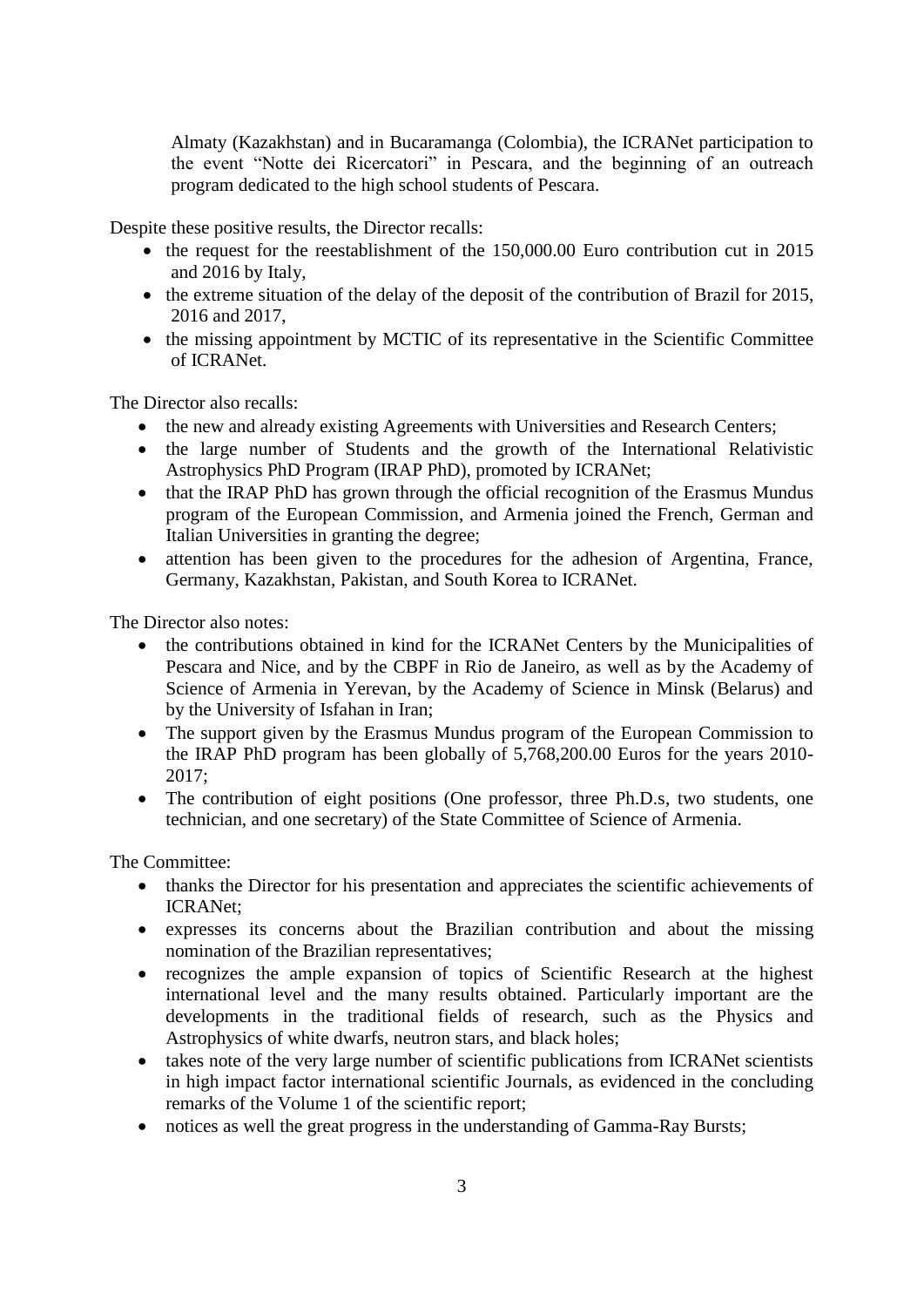- witnesses the broadening of scientific activities in Argentina, Armenia, Brazil, China, Colombia, France, Germany, Italy, Kazakhstan, Mexico; it welcomes the action by the Director to obtain funding, local premises and support of the local Authorities, which adds a substantial increase to the assets of ICRANet;
- recognizes the strategic value of the activities in Brazil with the development in the ICRANet Center in Rio of the BSDC (Brazilian Science Data Center), which should soon be extended to the BRICS countries;
- asks the Director to address the attention of the Foreign Ministers of the ICRANet Members States on obtaining the Seat agreement for the Center in Villa Ratti in Nice; the entrance of Colombia, France, Germany, Iran and Kazakhstan in ICRANet should be also considered with priority in view of the many common scientific interests with ICRANet;
- recognizes the strong commitment of teaching at graduate-student level, promoted by ICRANet in establishing the IRAP PhD in connection with some of the leading Astrophysical and Physical research Institutions of Europe, directly related to the activities encouraged by ICRANet in Argentina, Brazil, China, Colombia, India and Mexico:
- recognizes that, in order to keep pace with these scientific developments and with its scientific goals, as well as with the teaching to a vast number of IRAP PhD students all over the world, an expansion of the Faculty, visitors and research Members, both in Europe and in Brazil, is necessary and recommends the Director to open new appointments.

In conclusion given the strength of the Organization, the Committee is pleased to comment on their results with the intent of driving for excellence:

- takes note of the scientific achievements of ICRANet, led by its Director, in advancing in all the planned research topics and goals;
- acknowledges the contributions by the Minister of Foreign Affairs of Italy, for its continuous support of ICRANet;
- acknowledges as well the contributions obtained in kind for the ICRANet Centers by the Academy of Science of Armenia in Yerevan, by the Academy of Science in Minsk (Belarus), by the CBPF in Rio de Janeiro, by the Municipalities of Pescara and Nice, and by the University of Isfahan in Iran;
- is thankful to the Members of the Italian Parliament elected from Abruzzi for their support to the ICRANet activities in the Pescara Centre;
- looks forward to reaching full operation of the ICRANet Centers in Isfahan and in Minsk;
- supports the Director on the establishment of a stronger and wider link with the seventeen Universities and Research Centers in Brazil;
- supports the development of the BSDC, which will become a cornerstone for the activities of ICRANet in Brazil possibly to be extended to other South and Latin American Countries and to the BRICS countries;
- supports further contacts with Argentina, Belarus, China, Colombia, Hungary, India, Singapore, South Korea;
- supports the ICRANet activities within the IRAP-PhD and supports the possibility to extend the IRAP-PhD to some Brazilian and Mexican Universities;